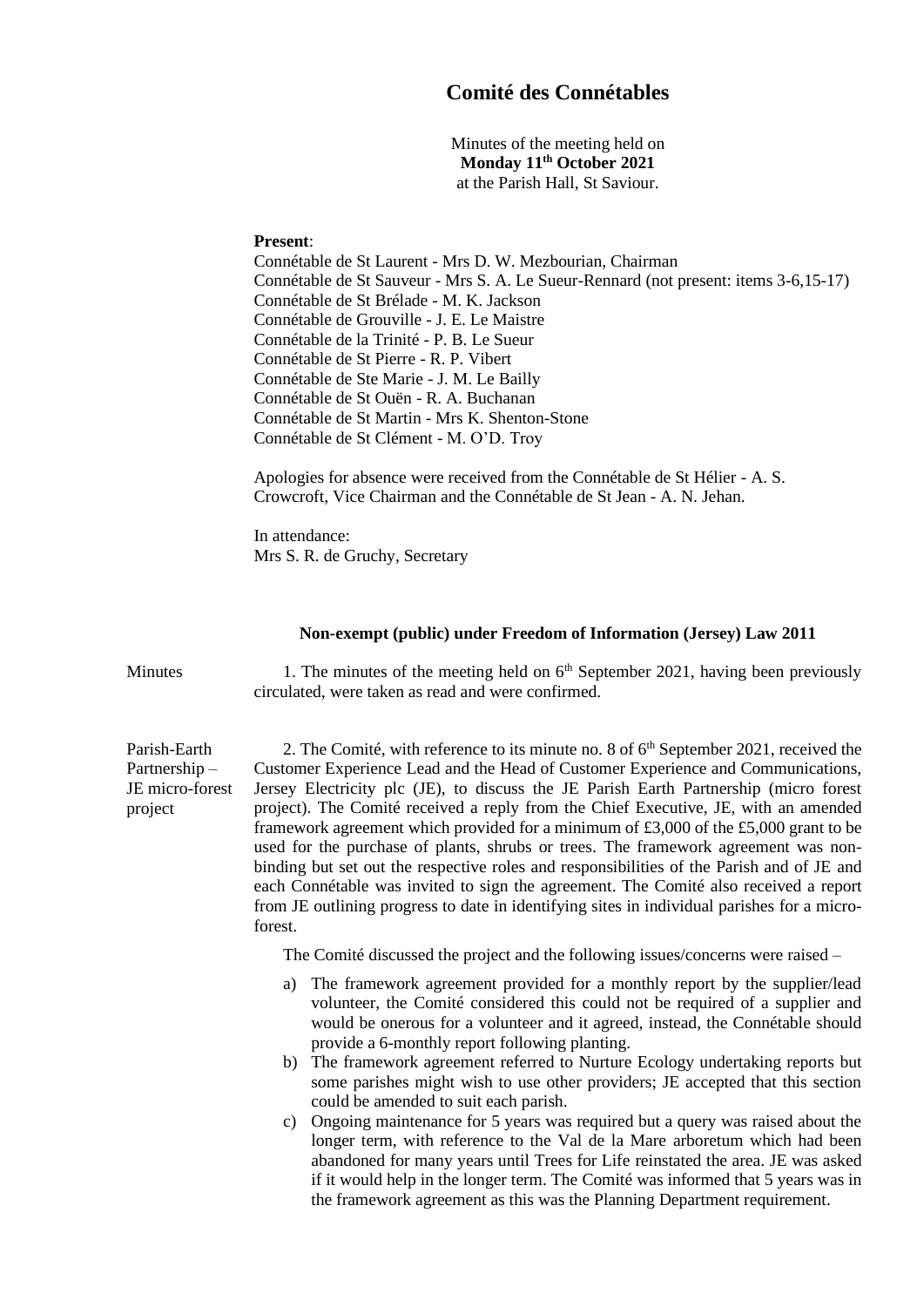d) JE advised that Trees for Life were currently ordering stock for planning in January/February 2022 but parishes might order through other suppliers. Some parishes intended to plant standards rather than whips, there being a higher loss rate with whips. JE would pay invoices direct to the supplier subject to the framework agreement being signed.

JE would provide a step-by-step guide for those parishes which were still in the early stages of the project and would also provide information to build awareness of the project. JE thanked the Connétables for their sustained interest in the project, especially with Planning issues, and the Comité recognised the project was significantly more challenging than had been expected. Following discussion the JE officers were thanked for attending and then withdrew from the meeting.

eVie dockless bike zones 3. The Comité received the Director and Chief Executive Officer of eVie who gave a presentation of the Company's Dockless bicycles and vehicles. The Company hoped to work more closely with the Parishes and the Infrastructure, Housing and Environment Department (IHE), in particular to mark up Dockless Bike parking zones (white markedup areas in public places, no physical bike racks were required). The benefits would be to free up pressure on existing bike racks (reducing complaints from regular riders); reducing "bike litter" and demonstrating the Parishes and IHE support for Eco travel etc.

> The Comité heard from Connétables about initiatives in their respective parishes and what opportunities there might be to provide facilities for Dockless bicycles and vehicles. The eVie cars were currently sited in areas where there was the highest demand and a minimum daily usage was required to breakeven, though alternative sites might be considered if costs were underwritten. Following discussion it was agreed that Connétables would discuss opportunities within their parishes individually with the Director and Chief Executive Officer and, having been thanked for attending, they then withdrew from the meeting.

Honorary Police – vetting process 4. The Comité considered the vetting process for those seeking election to the Honorary Police and whether or not this was sufficiently robust. The Chairman had questioned the Chief Minister about vetting at the States sitting on 5<sup>th</sup> October 2021 and the Connétable of St Brelade had asked a written question of the Minister for Home Affairs in relation to the vetting process for States of Jersey Police (WQ.391/2021) with particular reference to those who were of non-U.K. origin. The Minister had replied that the States of Jersey Police (SOJP) was monitoring very closely the developments in the U.K. associated with vetting and would adopt any emerging good practice. The Chief of Police had commissioned a peer review inspection of Counter Corruption measures within the SOJP in 2020. This was delayed due to Covid but, in August 2021, two U.K. experts had spent a week with the SOJP reviewing the organisation's Counter Corruption measures, including vetting. The final report, including recommendations, was delivered last month and work was now under way to address these points. The Comité requested the Chairman to write to the Chief Officer, SOJP, asking about the recommendations received so that it might consider this issue further at its next meeting.

Roads Law review 5. The Comité, with reference to its minute no. 3 of  $6<sup>th</sup>$  September 2021, gave further consideration to the formation of a small 'Parish Policy Group', comprising 4-6 persons, as requested by the Infrastructure, Housing and Environment (IHE) which would consider policy options and proposals, work closely with IHE Delivery Group(s) and report to the Comité about the Roads Law review. The role of the Parish Policy Group was to review issues emerging from the work, provide a critical 'sounding board' for issues and to consider policy options and proposals. It was proposed that this Group was the conduit for updating the Comité des Connétables and it would work closely, and in conjunction, with the Project Delivery Group. The Group would consider how to undertake an initial Parishes wide engagement to gather information on known operational issues and gaps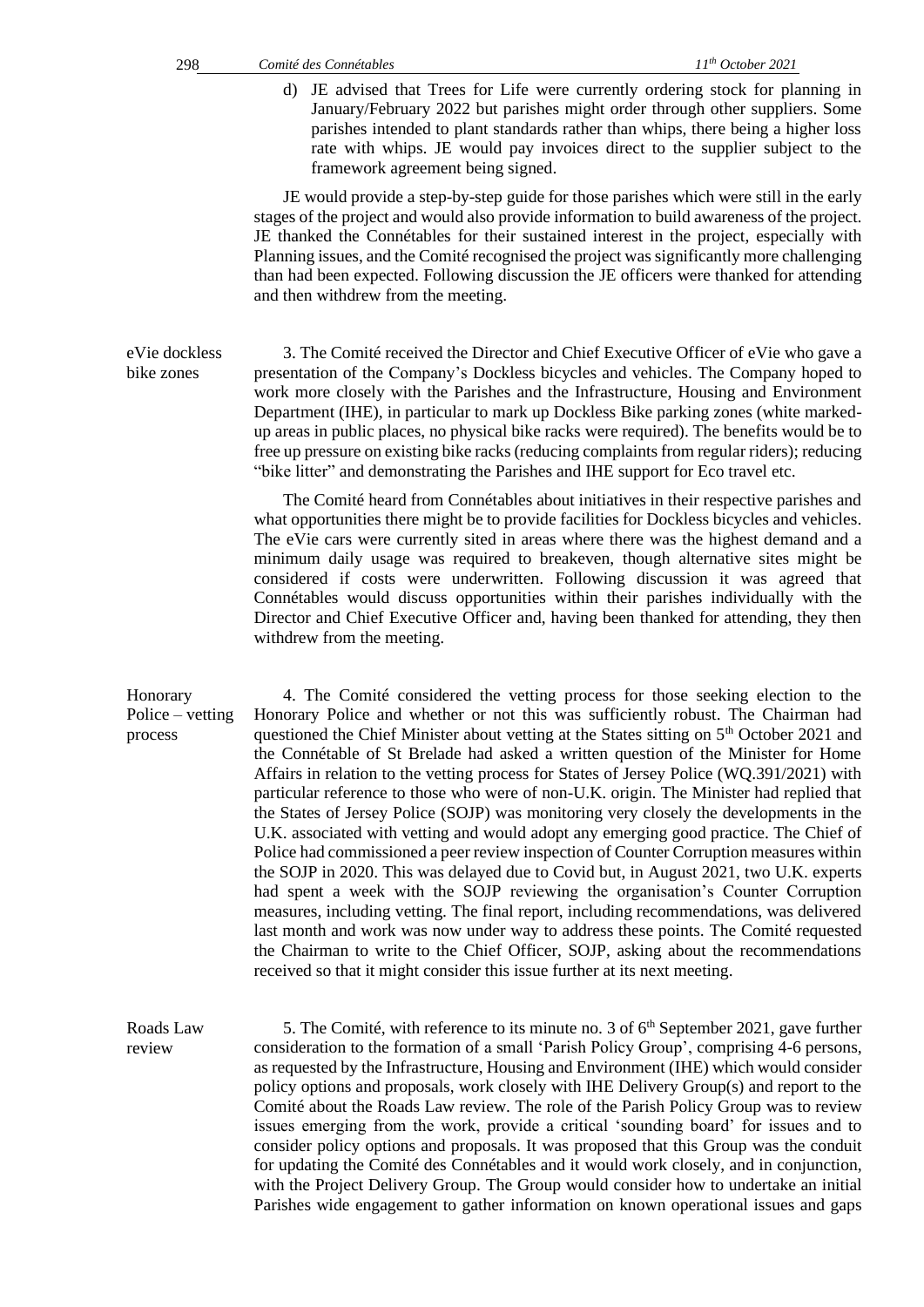| 299                                                               | Comité des Connétables                                        | 11 <sup>th</sup> October 2021                                                                                                                                                                                                                                                                                                                                                                                                                                                                                                                                                                                                                                   |
|-------------------------------------------------------------------|---------------------------------------------------------------|-----------------------------------------------------------------------------------------------------------------------------------------------------------------------------------------------------------------------------------------------------------------------------------------------------------------------------------------------------------------------------------------------------------------------------------------------------------------------------------------------------------------------------------------------------------------------------------------------------------------------------------------------------------------|
|                                                                   | decisions and policy options.                                 | with the current road and traffic laws. More formal engagement with key groups and<br>stakeholders would also be required so that all might understand and contribute to key                                                                                                                                                                                                                                                                                                                                                                                                                                                                                    |
|                                                                   | representation from those four parishes.                      | The Comité agreed the group size should be limited to 5 persons and, having received<br>nominations for persons from four different parishes, appointed two Parish officials and<br>three persons representing Roads Committees and the Honorary Police so that there was                                                                                                                                                                                                                                                                                                                                                                                       |
| Civil parking<br>$penalties -$<br>introduction                    | the Minister might be briefed on progress.                    | 6. The Comité, with reference to its minute no. 19 of $15th$ February 2021, considered<br>progress with implementing the civil parking penalties scheme. All Connétables were<br>reminded that parishes had been asked to determine the level of penalties proposed (to<br>take into account the agreed prompt payment discount approved by the Comité), and who<br>would adjudicate challenges to a penalty notice. The Chairman had been asked to meet<br>with officers of the Infrastructure, Housing and Environment Department (IHE) so that                                                                                                               |
| <b>JCRA</b> alcohol<br>pricing and<br>promotions<br>market survey | in international best practice.                               | 7. The Comité noted that the impact of alcohol pricing strategies and promotions by<br>licensed premises was to be examined by the JCRA (Jersey Competition and Regulatory<br>Authority) at the request of H.M. Attorney General following changes in the market and                                                                                                                                                                                                                                                                                                                                                                                            |
| PAC covid<br>response review                                      | to the COVID-19 Pandemic.                                     | 8. The Comité noted that all Connétables had been invited to submit evidence to the<br>Public Accounts Committee (PAC) for its review of the Government of Jersey's Response                                                                                                                                                                                                                                                                                                                                                                                                                                                                                    |
| The Queen's<br>Canopy                                             | the Bailiff's Chambers.                                       | 9. The Comité noted information regarding the Queen's Canopy to celebrate Her<br>Majesty's Platinum Jubilee in 2022. The island would be taking part in this United<br>Kingdom National Trust initiative, and Jersey's involvement would be co-ordinated by                                                                                                                                                                                                                                                                                                                                                                                                     |
| Fireworks<br>demonstration                                        |                                                               | 10. The Comité noted that all Connétables had been invited to attend a fireworks<br>demonstration on 14 <sup>th</sup> October 2021 which was being organised by the Home Affairs<br>Department (Jersey Fire and Rescue) in conjunction with Starburst Fireworks.                                                                                                                                                                                                                                                                                                                                                                                                |
| <b>JURAF</b><br>meetings                                          | November 2021.                                                | 11. The Comité, with reference to its minute no. 17 of $12th$ July 2021, noted that the<br>next meeting of the Jersey Utility and Road Authority Forum (JURAF) was on 3 <sup>rd</sup>                                                                                                                                                                                                                                                                                                                                                                                                                                                                           |
| Jersey<br>Christmas<br>Appeal – Parish<br>as referral<br>agency   | the Secretary was asked to collate and forward these details. | 12. The Comité, with reference to its minute no. 25 of 12 <sup>th</sup> July 2021, noted that the<br>organisers of the Jersey Christmas Appeal (JCA) proposed to include "nominated Parish<br>Official" on the 2021 form under the list of referring agencies. This would allow any<br>Parishes who wished to act as referring agencies to do so (the Parish might nominate<br>whomever they considered appropriate, for example a representative of a Parish support<br>group, or an individual holding some other role within the Parish). The JCA asked to be<br>provided with a list of the nominated officials so that referral forms could be checked and |
|                                                                   |                                                               | The JCA had reiterated its wish to find a way to work with the Parishes to ensure that<br>the assistance they could provide was reaching as many persons who were in need as<br>possible. The JCA were also seeking to increase awareness of the Appeal and would be                                                                                                                                                                                                                                                                                                                                                                                            |